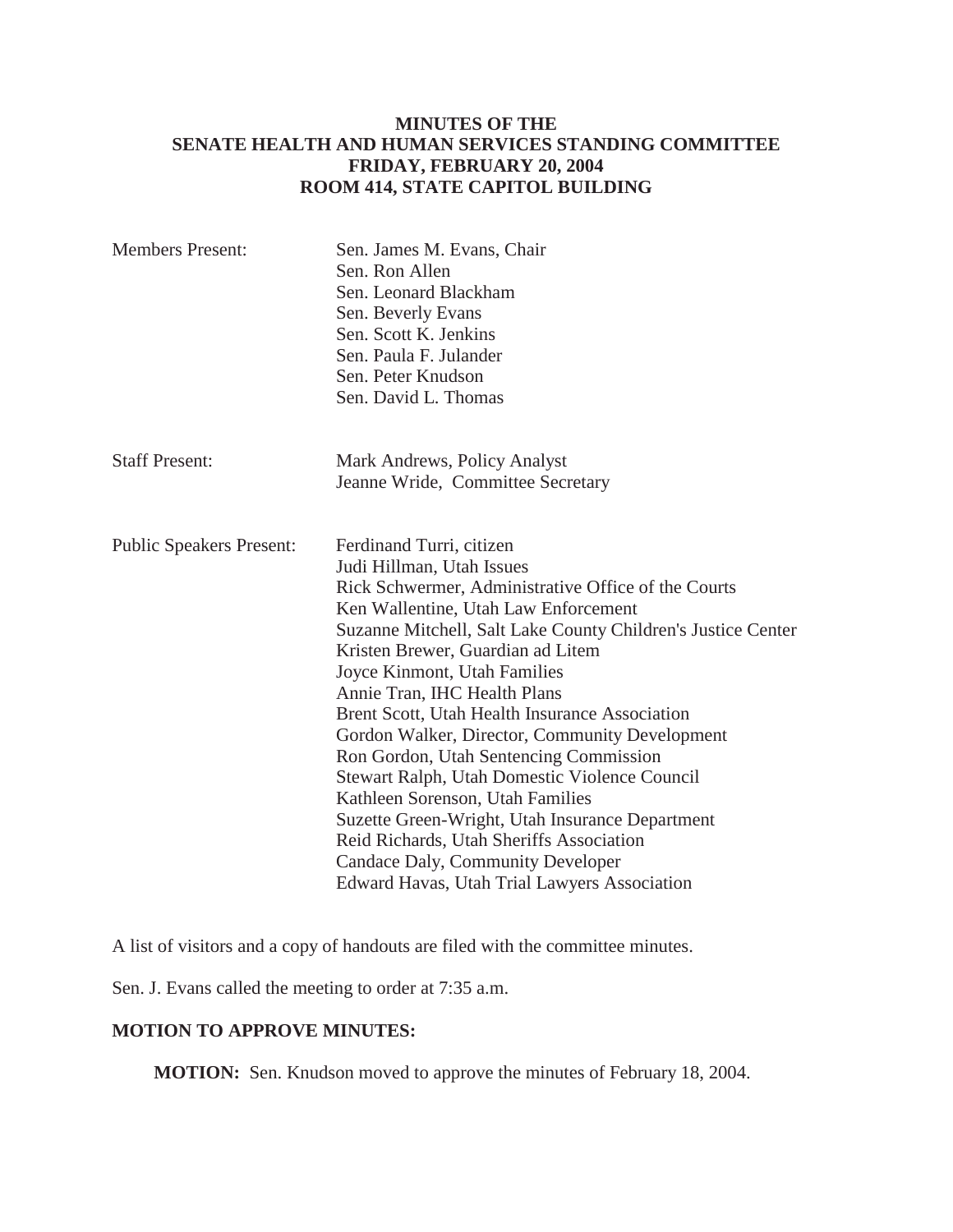> The motion passed unanimously with Sen. Blackham and Sen. B. Evans absent for the vote.

#### **1. H.C.R. 2 INDIVIDUALS WITH DISABILITIES ACT RESOLUTION** *(Rep. K. Holdaway)*

Rep. Holdaway presented the bill to the committee.

**MOTION:** Sen. Allen moved to pass H.C.R. 2 out of committee with a favorable recommendation.

The motion passed unanimously with Sen. Blackham and Sen. B. Evans absent at the time of the vote.

**MOTION:** Sen. Allen moved to place H.C.R. 2 on the consent calendar.

The motion passed unanimously with Sen. Blackham and Sen. B. Evans absent at the time of the vote.

### **2. H. B. 86 PRIMARY CARE NETWORK AMENDMENTS** *(Rep. K. Holdaway)*

Rep. Holdaway presented the bill to the committee.

Ferdinand Turri, citizen, and Judi Hillman, Utah Issues, spoke in favor of the bill.

**MOTION:** Sen. Julander moved to pass H. B. 86 out of committee with a favorable recommendation.

The motion passed unanimously with Sen. Blackham and Sen. B. Evans absent at the time of the vote.

### **3. H.B. 97 PROTECTIVE ORDER AMENDMENTS** *(Rep. K. Holdaway)*

Rep. Holdaway presented the bill to the committee.

Stewart Ralphs, Utah Domestic Council, spoke against the bill. Rick Schwermer, Administrative Office of the Courts, spoke in favor.

**MOTION:** Sen.Thomas moved to pass H.B. 97 out of committee with a favorable recommendation.

The motion passed unanimously with Sen. Jenkins absent at the time of the vote.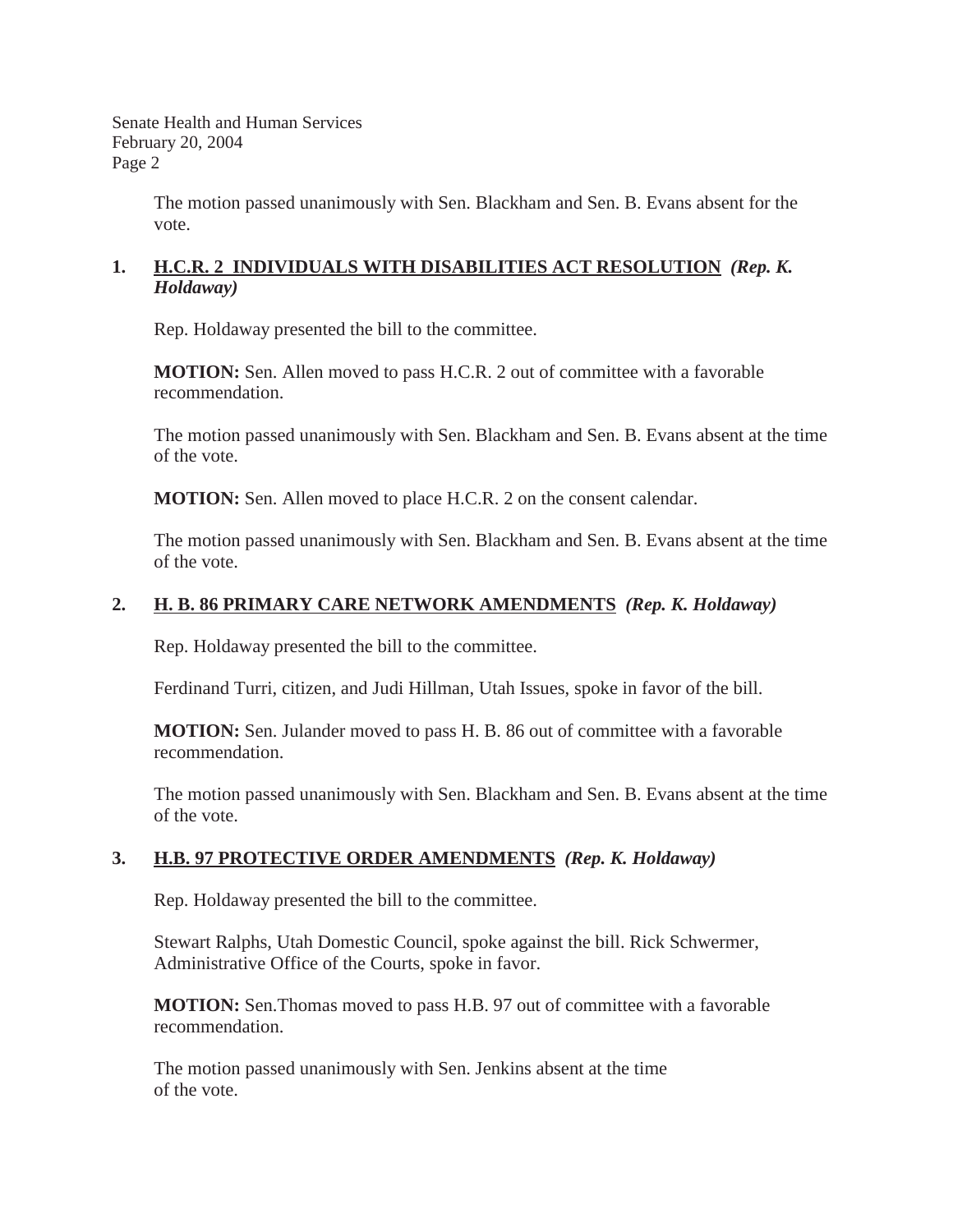### **4. 1st. SUB. H.B. 54 VIDEOTAPE OF MINORS** *(Rep. W. Harper)*

**MOTION:** Sen. Knudson moved to amend the bill as follows:

*1. Page 2, Lines 34i through 34k House Floor Amendments 2-10-2004:*

# 34i **(4) A PARENT OR GUARDIAN WHO ACCOMPANIES A CHILD WHILE MEETING WITH A**

### 34j **WORKER MAY [[ NOT BE PROHIBITED FROM**

**AUDIOTAPING ]] audiotape THE INTERACTION BETWEEN THE CHILD** 34k **AND WORKER.**  $\hat{\mathbf{h}}$ 

The motion passed unanimously with Sen. Jenkins absent at the time of the vote.

Rep. Harper presented the bill to the committee.

Ken Wallentine, Utah Law Enforcement spoke to the bill. Joyce Kinmont, Utah Families spoke in favor of the bill. Suzanne Mitchell, Salt Lake County Children's Justice Center, and Kristen Brewer, Gaurdian ad Litem spoke in opposition to the bill.

**MOTION:** Sen. Thomas moved to pass H. B. 54, as amended, out of committee with a favorable recommendation.

The motion failed with Sen. J. Evans, Sen. Allen, Sen. Blackham, Sen. B. Evans, Sen. Knudson and Sen. Julander voting in opposition. Sen. Jenkins was absent for the vote.

### **5. S. B. 29 ACCESS TO RURAL HEALTH CARE PROVIDERS** *(***Sen. L. Blackham)**

**MOTION:** Sen. Blackham moved to substitute S.B. 29 with 1st Sub. S.B. 29.

The motion passed with Sen. Jenkins and Sen. Thomas absent for the vote.

Sen. Blackham presented the bill to the committee.

Annie Tran, IHC Health Plans, and Brent Scott, Utah Health Insurance Association, spoke

in favor of the bill.

**MOTION:** Sen. Knudson moved to pass 1st Sub. S.B. 29 out of committee with a favorable recommendation.

The motion passed with Sen. Jenkins and Sen. Thomas absent for the vote.

### **6. S.B. 224 HOMELESS COORDINATING COMMITTEE** *(***Sen. K. Hale)**

Sen. Hale presented the bill to the committee.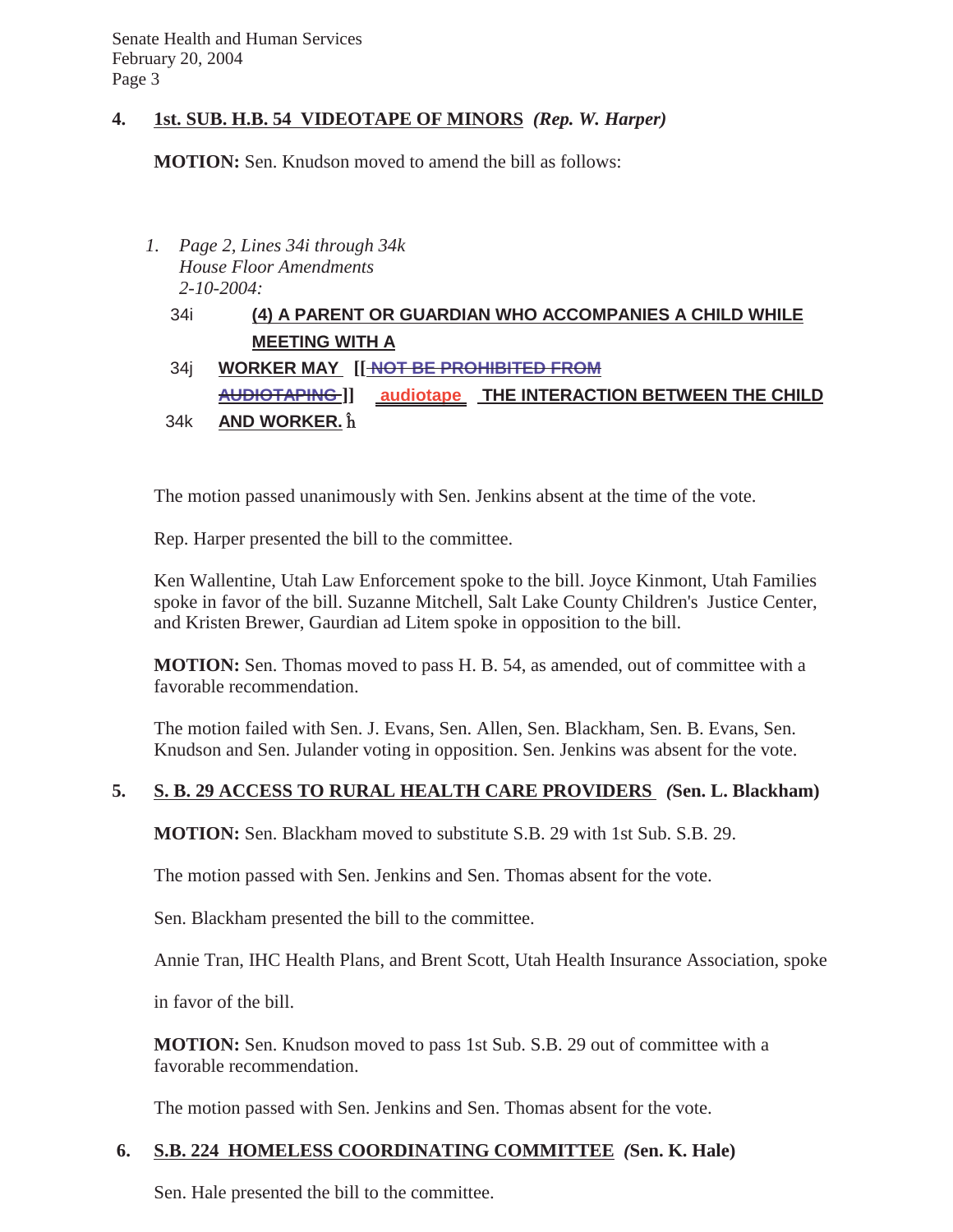Gordon Walker, Director, Community Development, spoke in favor of the bill.

**MOTION:** Sen. Julander moved to pass S.B. 224 out of committee with a favorable recommendation.

The motion passed unanimously with Sen. Thomas, Sen. Knudson, Sen. Jenkins, and Sen. Blackham absent for the vote.

# **7. H.B. 169 MAIL THEFT AMENDMENTS** *(***Rep. M. Thompson)**

Rep. Thompson presented the bill to the committee.

Ron Gordon, Utah Sentencing Commission, spoke to the bill.

**MOTION:** Sen. Allen moved to pass H.B. 169 out of committee with a favorable recommendation.

The motion passed unanimously with Sen. Blackham, Sen. Knudson, and Sen. Thomas absent for the vote.

### **8. H.J.R. 9 RESOLUTION SUPPORTING EFFORTS TO END HOMELESSNESS** *(***Rep. D. Clark)**

Rep. D. Clark presented the bill to the committee.

Stewart Ralphs, Utah Domestic Violence Council spoke to the bill.

**MOTION:** Sen. B. Evans moved to pass H.J.R. 9 out of committee with a favorable recommendation.

The motion passed unanimously with Sen. Blackham, Sen. Knudson, Sen. Thomas, and Sen. Julander absent for the vote.

### **9. 1st SUB. H.B. 236 FAMILIES, AGENCIES, AND COMMUNITIES TOGETHER AMENDMENTS** *(***Rep. D. Litvack)**

Rep. Litvack presented the bill to the committee.

Kathleen Sorenson, Utah Families, spoke in support of the bill.

**MOTION:** Sen. Allen moved to pass 1st Sub. H.B. 236 out of committee with a favorable recommendation.

The motion passed unanimously with Sen. Blackham, Sen. Knudson, Sen. Thomas, and Sen. Julander absent for the vote.

# **10. 2nd SUB. H.B. 207 HEALTH INSURANCE AMENDMENTS** *(***Rep. R. Lockhart)**

Rep. Lockhart presented the bill to the committee.

Suzette Green-Wright, Utah Insurance Department, spoke to the bill.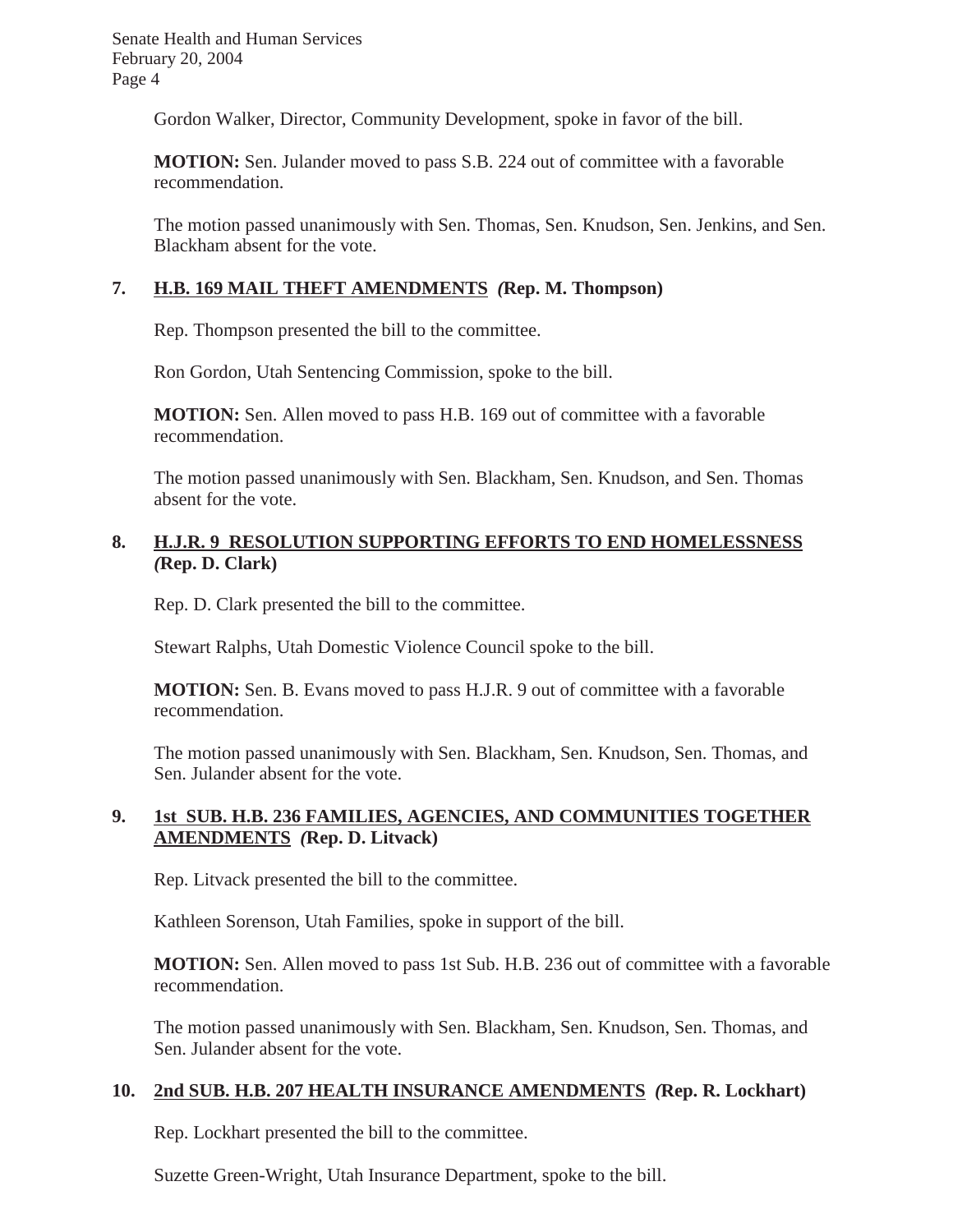**MOTION:** Sen. B. Evans moved to pass 2nd Sub. H.B. 207 out of committee with a favorable recommendation.

The motion passed unanimously with Sen. Blackham, Sen. Knudson, Sen. Thomas, and Sen. Julander absent for the vote.

# **11. H.B. 93 DNA REIMBURSEMENT COSTS** *(***Rep. J. S. Adams)**

Rep. Adams presented the bill to the committee.

Reid Richards, Utah Sheriffs Association, spoke to the bill.

**MOTION:** Sen. Jenkins moved to pass H.B. 93 out of committee with a favorable recommendation.

The motion passed unanimously with Sen. Blackham, Sen. Knudson, Sen. Thomas, and Sen. Julander absent for the vote.

# **12. H.B. 106 HEALTH INSURANCE ACT AMENDMENTS** *(***Rep. J. Dunningan)**

Rep. Dunningan presented the bill to the committee.

**MOTION:** Sen. Allen moved to amend H. B. 106 as follows:

| 1. | Page 1, Line 25:   | After "Pool;" delete "and" and after line 25 insert:<br>"• amends powers of the board; and"                                                                                                                                                                                                                                                                                                                                                                                                                                                                                                                                                                                                                                                                                                                          |
|----|--------------------|----------------------------------------------------------------------------------------------------------------------------------------------------------------------------------------------------------------------------------------------------------------------------------------------------------------------------------------------------------------------------------------------------------------------------------------------------------------------------------------------------------------------------------------------------------------------------------------------------------------------------------------------------------------------------------------------------------------------------------------------------------------------------------------------------------------------|
| 2. | Page 2, Line 30:   | Delete "None" and insert "This bill provides an immediate<br>effective date."                                                                                                                                                                                                                                                                                                                                                                                                                                                                                                                                                                                                                                                                                                                                        |
| 3. | Page 2, Line 35:   | After line 35 insert:<br>"31A-29-106, as last amended by Chapter 168, Laws of Utah<br>2003"                                                                                                                                                                                                                                                                                                                                                                                                                                                                                                                                                                                                                                                                                                                          |
| 4. | Page 10, Line 292: | After line 292 insert:<br>"Section 4. Section 31A-29-106 is amended to read:<br>31A-29-106. Powers and duties of board.<br>(1) The board shall have the general powers and authority granted<br>under the laws of this state to insurance companies licensed to<br>transact health care insurance business. In addition, the board shall<br>have the specific authority to:<br>(a) enter into contracts to carry out the provisions and purposes of<br>this chapter, including, with the approval of the commissioner,<br>contracts with:<br>(i) similar pools of other states for the joint performance of<br>common administrative functions; or<br>(ii) persons or other organizations for the performance of<br>administrative functions;<br>(b) sue or be sued, including taking such legal action necessary to |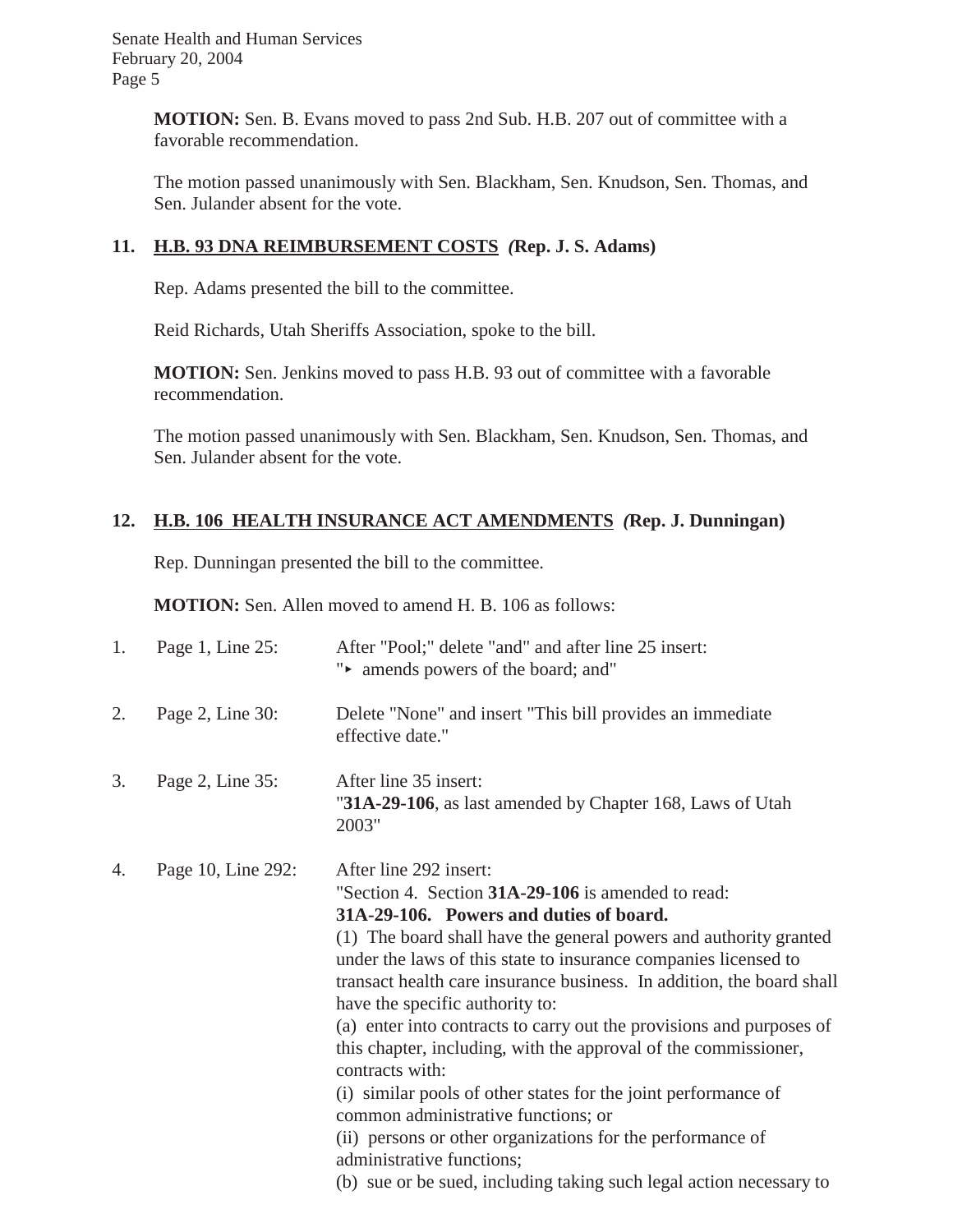> avoid the payment of improper claims against the pool or the coverage provided through the pool;

(c) establish appropriate rates, rate schedules, rate adjustments, expense allowances, agents' referral fees, claim reserve formulas, and any other actuarial function appropriate to the operation of the pool;

(d) issue policies of insurance in accordance with the requirements of this chapter;

(e) retain an executive director and appropriate legal, actuarial, and other personnel as necessary to provide technical assistance in the operations of the pool;

(f) establish rules, conditions, and procedures for reinsuring risks under this chapter;

(g) cause the pool to have an annual audit of its operations by the state auditor;

(h) coordinate with the Department of Health in seeking to obtain from the Centers for Medicare and Medicaid Services, or other appropriate office or agency of government, all appropriate waivers, authority, and permission needed to coordinate the coverage available from the pool with coverage available under Medicaid, either before or after Medicaid coverage, or as a conversion option upon completion of Medicaid eligibility, without the necessity for requalification by the enrollee;

(i) provide for and employ cost containment measures and requirements including preadmission certification, concurrent inpatient review, and individual case management for the purpose of making the pool more cost-effective;

(j) offer pool coverage through contracts with health maintenance organizations, preferred provider organizations, and other managed care systems that will manage costs while maintaining quality care; (k) establish annual limits on benefits payable under the pool to or on behalf of any enrollee;

(l) exclude from coverage under the pool specific benefits, medical conditions, and procedures for the purpose of protecting the financial viability of the pool;

(m) administer the Pool Fund;

(n) make rules in accordance with Title 63, Chapter 46a, Utah Administrative Rulemaking Act, to implement this chapter; and (o) adopt, trademark, and copyright a trade name for the pool for use in marketing and publicizing the pool and its products.

(2) (a) The board shall prepare and submit an annual report to the Legislature which shall include:

(i) the net premiums anticipated;

(ii) actuarial projections of payments required of the pool;

(iii) the expenses of administration; and

(iv) the anticipated reserves or losses of the pool.

(b) The budget for operation of the pool is subject to the approval of the board.

(c) The administrative budget of the board and the commissioner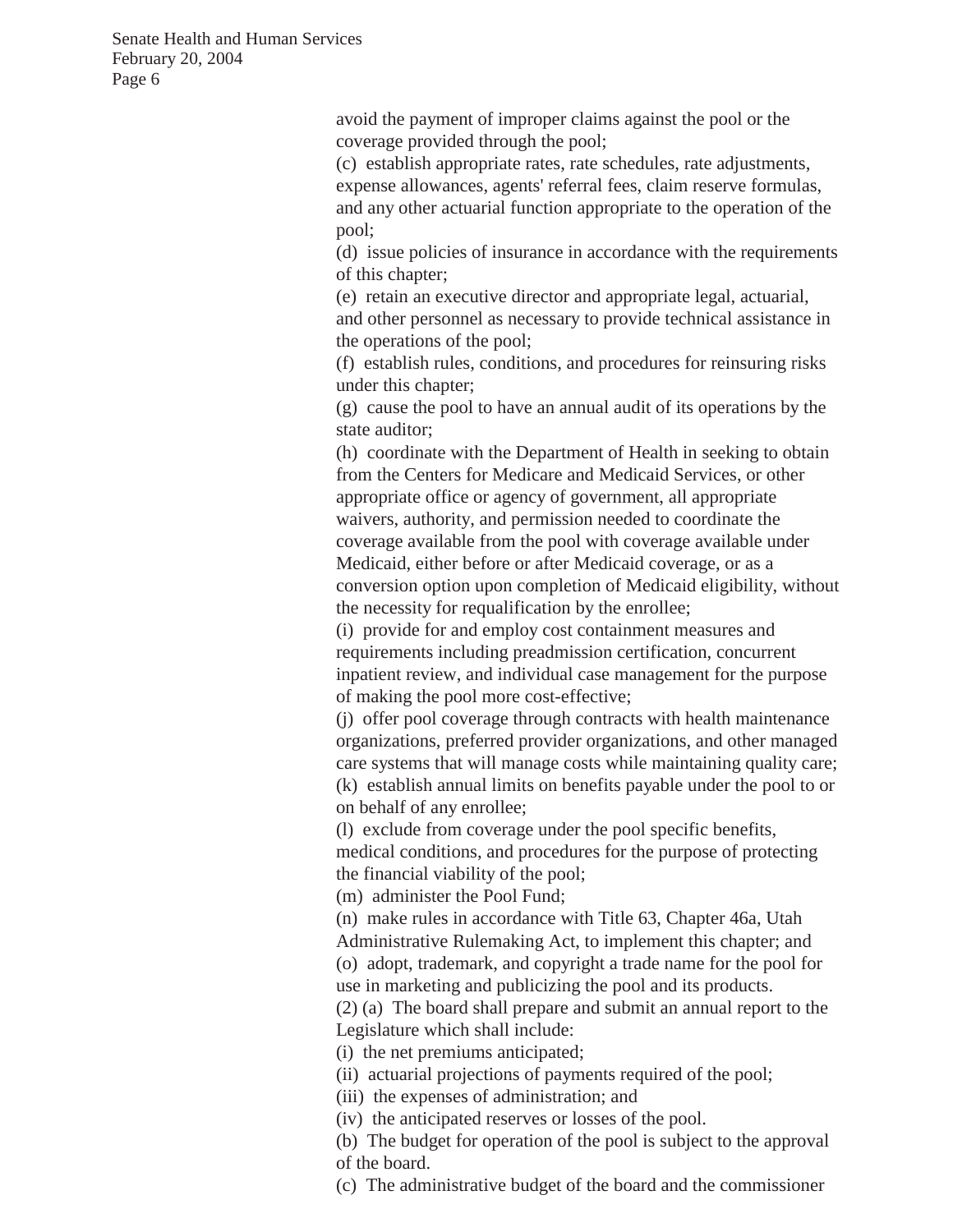|    |                    | under this chapter shall comply with the requirements of Title 63,                                                                 |
|----|--------------------|------------------------------------------------------------------------------------------------------------------------------------|
|    |                    | Chapter 38, Budgetary Procedures Act, and is subject to review<br>and approval by the Legislature.                                 |
|    |                    | (3) (a) The board shall on or before September 1, 2004, require the                                                                |
|    |                    | plan administrator or an independent actuarial consultant retained                                                                 |
|    |                    | by the plan administrator to redetermine the reasonable equivalent<br>of the criteria for uninsurability required under Subsection |
|    |                    | 31A-30-106(j) that is used by the board to determine eligibility for                                                               |
|    |                    | coverage in the pool.                                                                                                              |
|    |                    | (b) The board shall redetermine the criteria established in                                                                        |
|    |                    | Subsection $(3)(a)$ at least every five years thereafter."                                                                         |
| 5. | Page 19, Line 583: | After line 583 insert:                                                                                                             |
|    |                    | "Section 9. Effective date.                                                                                                        |
|    |                    | If approved by two-thirds of all the members elected to each house.                                                                |
|    |                    | this bill takes effect upon approval by the governor, or the day                                                                   |
|    |                    | following the constitutional time limit of Utah Constitution Article                                                               |
|    |                    | VII, Section 8, without the governor's signature, or in the case of a                                                              |
|    |                    | veto, the date of veto override."                                                                                                  |

#### **Renumber remaining sections accordingly.**

The motion passed unanimously with Sen. Blackham, Sen. Knudson, Sen. Thomas, and Sen. Julander absent for the vote.

Annie Tran, IHC Health Plans; Suzette Green-Wright, Utah Insurance Department; and Candace Daly, citizen; spoke to the bill.

**MOTION:** Sen. Allen moved to pass H.B. 106, as amended, out of committee with a favorable recommendation.

The motion passed unanimously with Sen. Blackham, Sen. Knudson, Sen. Thomas, and Sen. Julander absent for the vote.

#### **13. H.J.R. 16 RESOLUTION AMENDING RULES OF CIVIL PROCEDURE (Rep. G. Curtis)**

Edward Havas, Utah Trial Lawyers Association, spoke to the bill.

**MOTION:** Sen. B. Evans moved to place H.J.R.. 16 at the top of the next meeting's agenda..

The motion passed unanimously with Sen. Blackham, Sen. Knudson, Sen. Thomas, and Sen. Julander absent for the vote.

**MOTION**: Sen. Jenkins moved to adjourn.

The motion passed unanimously with Sen. Blackham, Sen. Knudson, Sen. Thomas, and Sen.Julander absent for the vote.